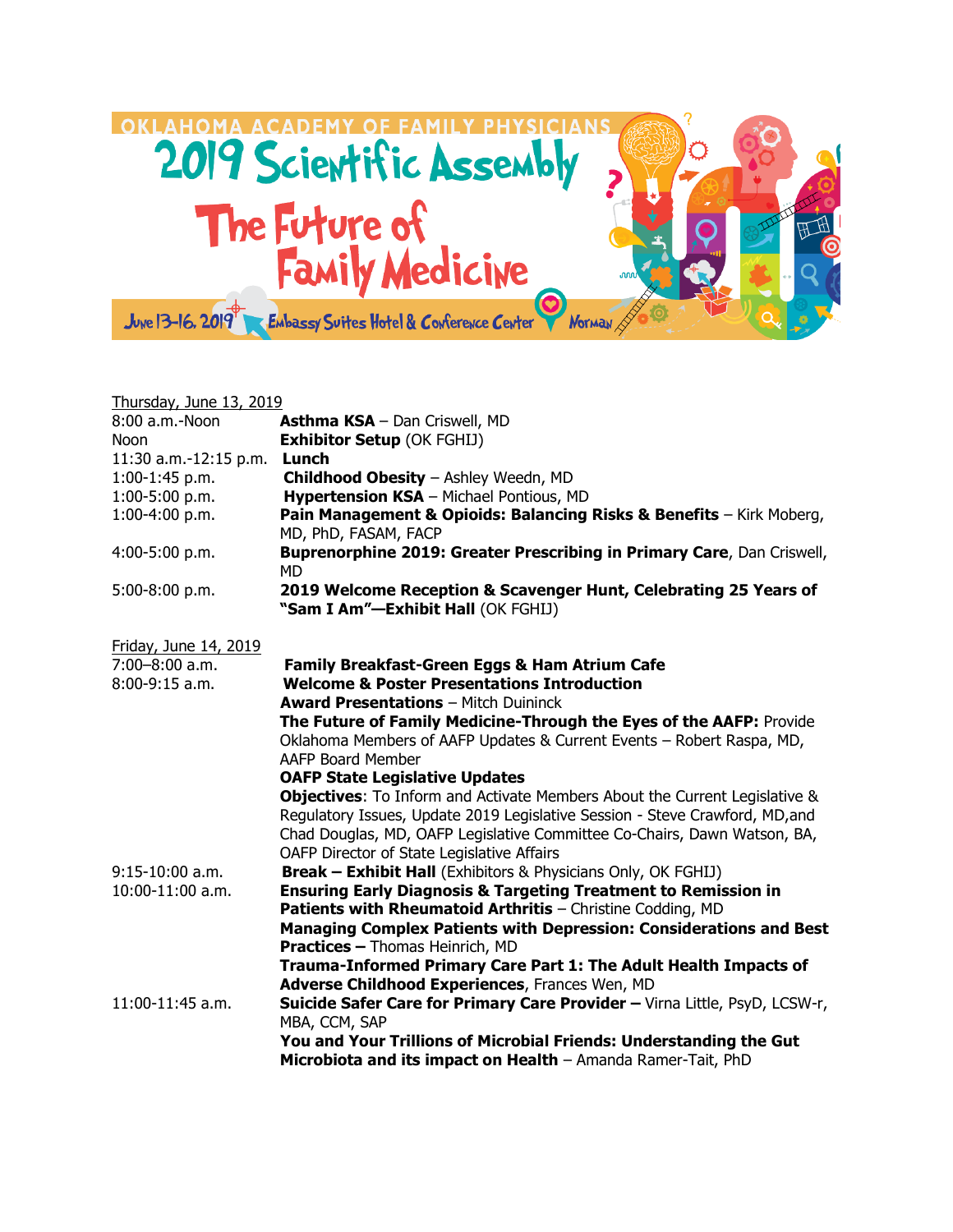|                         | <b>Trauma Informed Primary Care Part 2: Skills for Addressing Adverse</b><br>Childhood Experiences & Their Health Impacts in Adult Patients -<br>Frances Wen, MD |
|-------------------------|------------------------------------------------------------------------------------------------------------------------------------------------------------------|
|                         | 11:45 a.m.-12:45 p.m. Physician/Exhibitor Lunch & Award Presentation - Lunch & Networking                                                                        |
| 12:45-2:15 p.m.         | Public Health Considerations of Marijuana Terri White, Commissioner,                                                                                             |
|                         | Mental Health & Substance Abuse and Erwin Yen, MD                                                                                                                |
| 12:45-1:30 p.m.         | Well Being in Graduate Medical Education: Increasing Demands                                                                                                     |
|                         | <b>DEMAND Wellness - Amanda Sadler, MD</b>                                                                                                                       |
| 12:45 -1:05 p.m.        | How Do Physicians Respond to Patients' Quality of Life Goals, Becky<br>Purkaple, MD                                                                              |
| $1:05 - 1:30$ p.m.      | Setting Personalized Health Goals in Dementia Care Goal Setting, Lee<br>Jennings, MD                                                                             |
| $1:30-2:15$ p.m.        | Communities, Nursing Homes, and Hospitals: The Past 5 Years, Clifford                                                                                            |
|                         | Moy, MD                                                                                                                                                          |
|                         | <b>Compassion &amp; Hope-Improving Quality of Healthcare</b> - Elizabeth                                                                                         |
|                         | Wickersham, MD                                                                                                                                                   |
| 2:15-3:00 p.m.          | <b>Break - Exhibit Hall (OK FGHIJ)</b>                                                                                                                           |
| 3:00-3:45 p.m.          | Diagnostic Error: The role of Cognitive Bias and Expertise - Curtis Harris,<br>MS, MD, JD                                                                        |
|                         | Do As I Say AND As I Do: Practical Physician Self-Care - Megan Brown,<br>PsyD                                                                                    |
|                         | Cancer Prevention and Control Projects with Tribal Partners in                                                                                                   |
|                         | Oklahoma-Mark Doescher, MD                                                                                                                                       |
| $3:45-5:00 p.m.$        | OK Residency Show Down Primary Care Quiz Bowl - Objective: Review a                                                                                              |
|                         | Myriad of Signs & Symptoms of Various Medical Conditions - Tomas Owens, MD<br>& Jim Brand, MD                                                                    |
|                         | <b>OKPRN Business Meeting-Dr. Zsolt Nagykaldi</b>                                                                                                                |
| 5:00-5:30 p.m.          | <b>OAFP All Member Reception: Welcoming Students, Residents &amp; New</b><br><b>Physicians</b>                                                                   |
| 6:30 p.m.               | <b>OAFP Family Fun Night-HeyDay Entertainment</b>                                                                                                                |
|                         |                                                                                                                                                                  |
| Saturday, June 15, 2019 |                                                                                                                                                                  |
| $7:00 - 8:00$ a.m.      | <b>Family Breakfast Green Eggs and Ham Atrium Cafe</b>                                                                                                           |
| 8:00-8:30 a.m.          | Harl & Bettye Stokes Prayer Lecture                                                                                                                              |
| 8:30-9:15 a.m.          | Bleeding Disorders - Osmon Khan, MD                                                                                                                              |
|                         | Food Allergies: Progress and Pearls - Shahan Stutes, MD                                                                                                          |
| $9:15-10:00$ a.m.       | Peripheral Arterial Disease - Blake Parsons, DO                                                                                                                  |
|                         | Female Genital Cosmetic Surgery: Is the Goal to Treat or Trend-Edgar<br>LeClaire                                                                                 |
| 10:00-10:15 a.m.        | <b>Break</b>                                                                                                                                                     |
| 10:15-11:00 a.m.        | Optimizing Protein in a Carbohydrate World - Donald K. Layman, PhD                                                                                               |
|                         | Shining a Light on CT Lung Cancer Screening - Terry Mills, MD, MMM, CPE,<br><b>FAAFP</b>                                                                         |
| 11:00 a.m.-Noon         | Evaluation and Workup for Pelvic Pain in Women: The Critical Role of<br>Family Physicians - Erin Carey, MD, MS                                                   |
| Noon-1:00 p.m.          | OAFP Business Luncheon (Election of New Officers & New Business)                                                                                                 |
|                         | <b>Building Healthy Partnerships for Prevention in Communities of Rural</b>                                                                                      |
| $1:00-2:00$ p.m.        | Oklahoma, The Healthier Together Study-Dr. Zsolt Nagykaldi PhD<br>Succeeding in Management of Heart Failure: The Evolving Role of the                            |
|                         | Family Physician-Peter McCullough, MD, MPH, FACP, FACC, FCCP, FAHA,                                                                                              |
|                         | FNKF, FNLA, FCRSA                                                                                                                                                |
| 2:00-2:45 p.m.          | Common Pediatric Urologic Complaints - Meenakshi Sundaram, MD<br>Hormone Boot Camp - Lindsay Corsini, Pharm D & Kyle Panter                                      |
|                         |                                                                                                                                                                  |